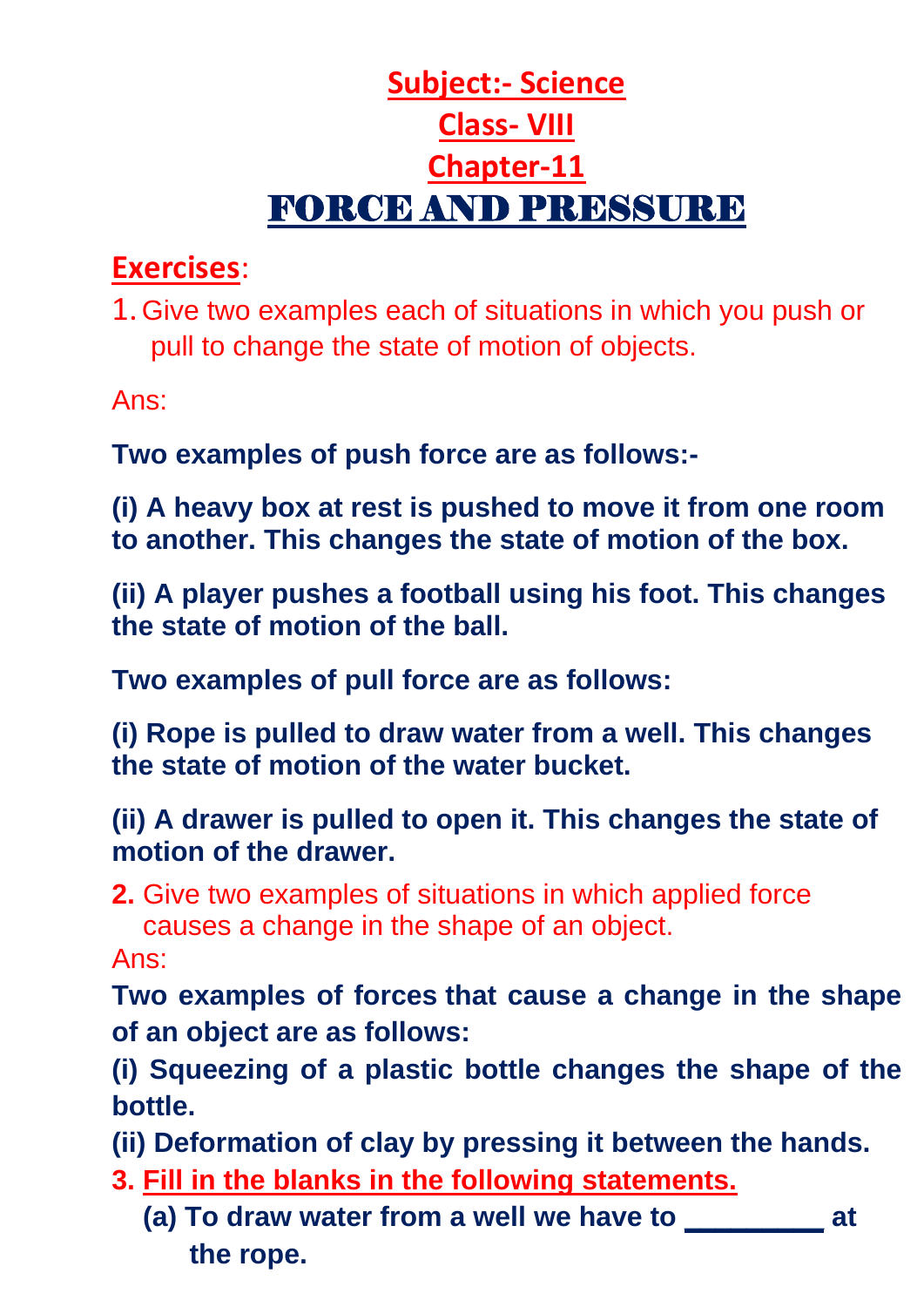- **(b) A charged body \_\_\_\_\_\_\_\_ an uncharged body towards it.**
- **(c) To move a loaded trolley we have to \_\_\_\_\_\_\_\_\_ it.**
- **(d) The north pole of a magnet \_\_\_\_\_\_\_\_ the north pole of another magnet.**

Ans: (a)  $\rightarrow$  pull, (b)  $\rightarrow$  attracts, (c)  $\rightarrow$  either push or pull

 $(d) \rightarrow$  repels.

4. An archer stretches her bow while taking aim at the target. She then releases the arrow, which begins to move towards the target. Based on this information fill up the gaps in the following statements using the following terms.

**muscular, contact, non-contact, gravity, friction, shape, attraction.**

**(a) To stretch the bow, the archer applies a force that causes a change in its \_\_\_\_\_\_\_.**

**(b) The force applied by the archer to stretch the bow is an example of \_\_\_\_\_\_\_\_ force.**

**(c) The type of force responsible for a change in the state of motion of the arrow is an example of a \_\_\_\_\_\_\_ force.**

**(d) While the arrow moves towards its target, the forces acting on it are due to \_\_\_\_\_\_\_\_ and that due to \_\_\_\_\_\_\_\_ of air.**

**Ans: (a) → shape, (b) → muscular, (c) → contact and**

 **(d) → gravity and friction.**

**5.** In the following situations identify the agent exerting the force and the object on which it acts. State the effect of the force in each case.

(a) Squeezing a piece of lemon between the fingers to extract its juice.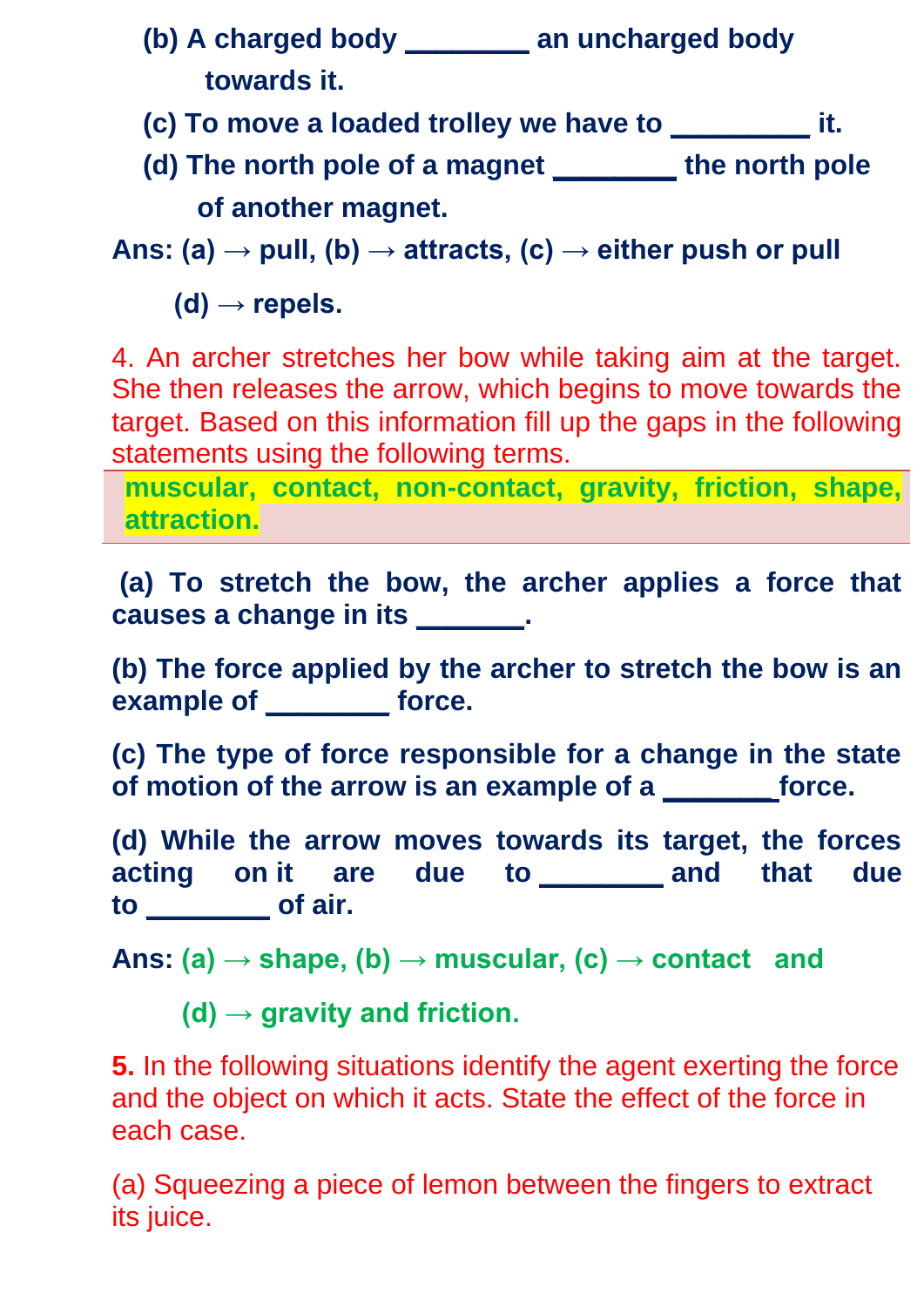(b) Taking out paste from a toothpaste tube.

(c) A load suspended from a spring while its other end is on a hook fixed to a wall.

(d) An athlete making a high jump to clear the bar at a certain height.

Ans:

**(a) In squeezing a piece of lemon, we make use of muscular force to extract its juice. This muscular force acts on the lemon. As a result, the shape of the lemon gets changed.**

**(b) We use our muscular force to take out paste from a toothpaste tube. The muscular force acts on the toothpaste tube. As a result, the shape of the tube gets changed.**

**(c) Here, the suspended load exerts a force on the spring and pushes the spring downwards. As a result, the spring gets stretched. Hence, its shape gets changed.**

**(d) An athlete pushes the ground with his feet. His feet exert a muscular force on the ground. This allows him to jump over the bar. As a result, his state of motion gets changed.**

**6.** A blacksmith hammers a hot piece of iron while making a tool. How does the force due to hammering affect the piece of iron?

Ans:

## **When a blacksmith hammers a hot piece of iron, he uses his muscular force. This muscular force changes the shape of the iron so that it can be given a desired shape.**

**7.** An inflated balloon was pressed against a wall after it has been rubbed with a piece of synthetic cloth. It was found that the balloon sticks to the wall. What force might be responsible for the attraction between the balloon and the wall?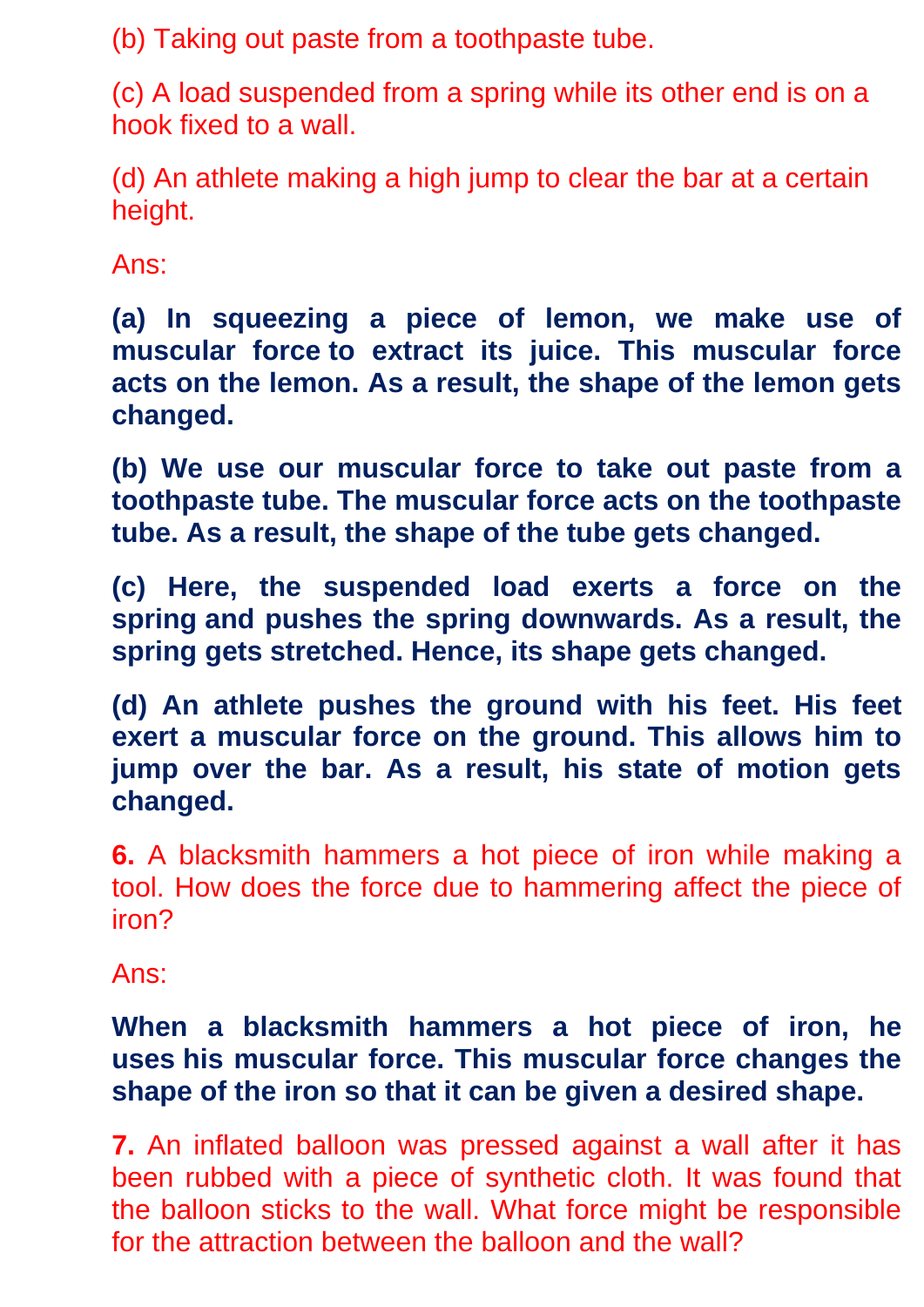Ans:

**On rubbing an inflated balloon with a piece of synthetic cloth, it becomes charged. A charged body attracts an uncharged body. When this charged balloon is pressed against a wall, it sticks to the wall. The force acting between the charged balloon and the wall is the electrostatic force.**

**8.** Name the forces acting on a plastic bucket containing water held above ground level in your hand. Discuss why the forces acting on the bucket do not bring a change in its state of motion.

Ans:

**We make use of muscular force to hold a bucket of water above the ground. This muscular force acts against the force of gravity that pulls the bucket towards the ground. The two forces are equal in magnitude but opposite in direction. Therefore, the net force on the bucket is zero. Hence, there is no change in its state of motion.**

**9.** A rocket has been fired upwards to launch a satellite in its orbit. Name the two forces acting on the rocket immediately after leaving the launching pad.

Ans:

**The two forces acting on the rocket are the force of gravity, which pulls the rocket towards the ground, and the force of friction due to earth's atmosphere, which opposes its motion.**

**10.** When we press the bulb of a dropper with its nozzle kept in water, air in the dropper is seen to escape in the form of bubbles. Once we release the pressure on the bulb, water gets filled in the dropper. The rise of water in the dropper is due to

(a) pressure of water.

(b) gravity of the earth.